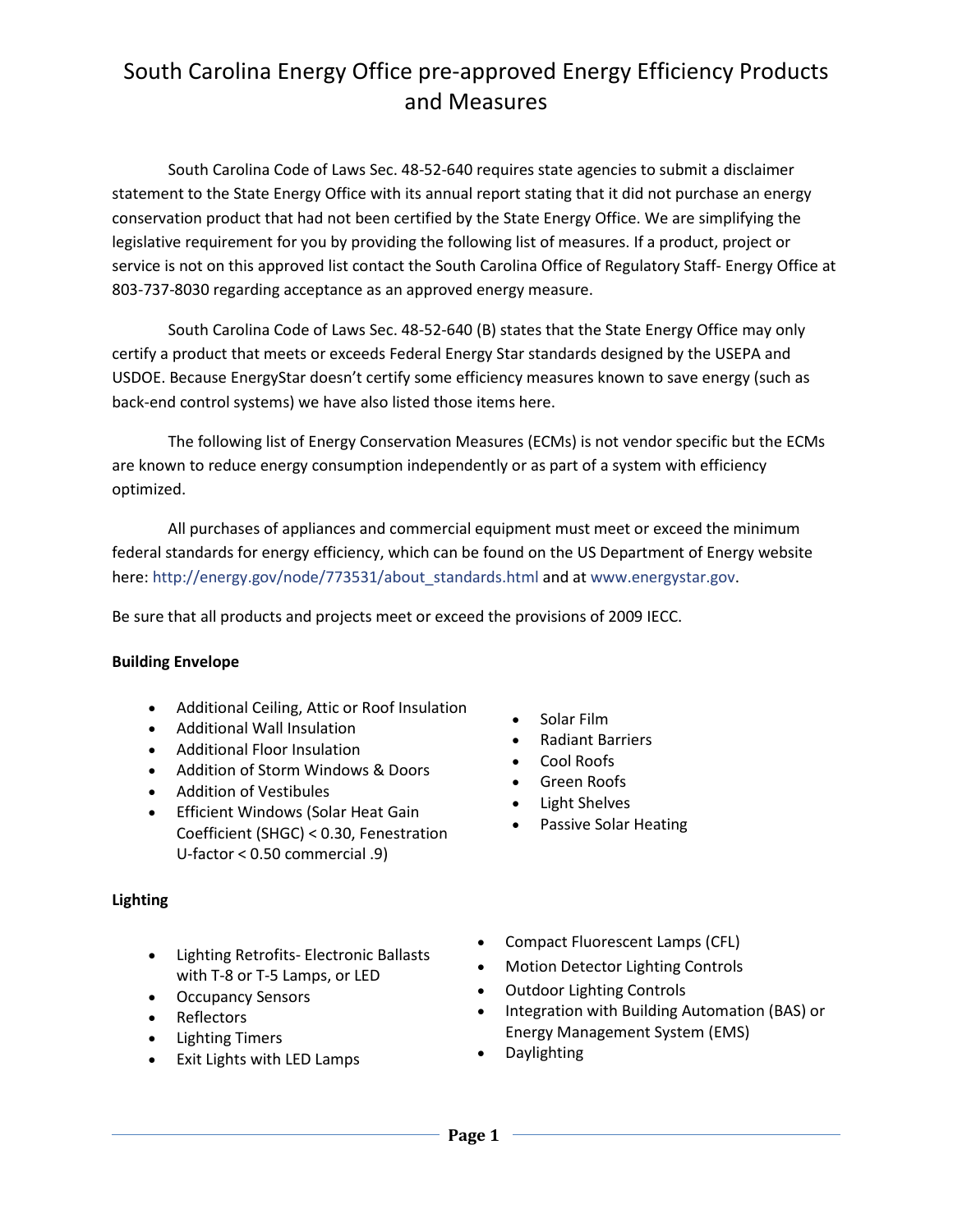## South Carolina Energy Office pre-approved Energy Efficiency Products and Measures

#### **Cooling**

- Higher Efficiency Chillers
- Higher Efficiency Cooling Towers
- Free Cooling (heat exchangers)
- Variable Frequency Drives (VFDs) or Variable Speed Drives (VSDs)
- Integration with BAS/EMS
- Other CHW Loop Optimization
- Solar Cooling
- Evaporative Pre-cooling (misting) of Condenser Coils
- High Efficiency DX Equipment

#### **Heating**

- Improved Boiler Controls
- Modular Boilers
- Insulate Exposed Ductwork
- Fan Coil Unit/Radiator Control Valves
- High Efficiency Furnaces
- Heating Controls (timers, clock thermostats)
- Hot Water Reset
- Boiler Economizer

## **Electrical**

- High Efficiency Motors (above 7.5 HP)
- Two-Speed Motors
- BAS/EMS Load Control

## **HVAC general**

- Variable Air Volume (VAV) Retrofit
- EMS
- Control upgrades (e.g. Analog to DDC controls)
- Outside Air Economizer
- VSD/VFD Retrofits
- Air-to-Air Heat Recovery
- Waste Heat Recovery
- Dual-Fuel Capability
- VFDs/VSDs
- Cogeneration: Combined Heat and Power or Cooling Heating and Power (CHP)
- Integration with BAS/EMS
- Active Solar Heating
- Biomass-to-Energy systems
- High Efficiency DX Equipment
	- Other Controls (timers, photo sensors)
	- Motion sensors for Vending Machines
	- VFDs/VSDs
	- Smart Thermostats
	- Programmable Thermostats
	- Geothermal Heat Pumps
	- Evaporative Pre-cooling (misting) of Condenser Coils
	- High Efficiency DX Equipment